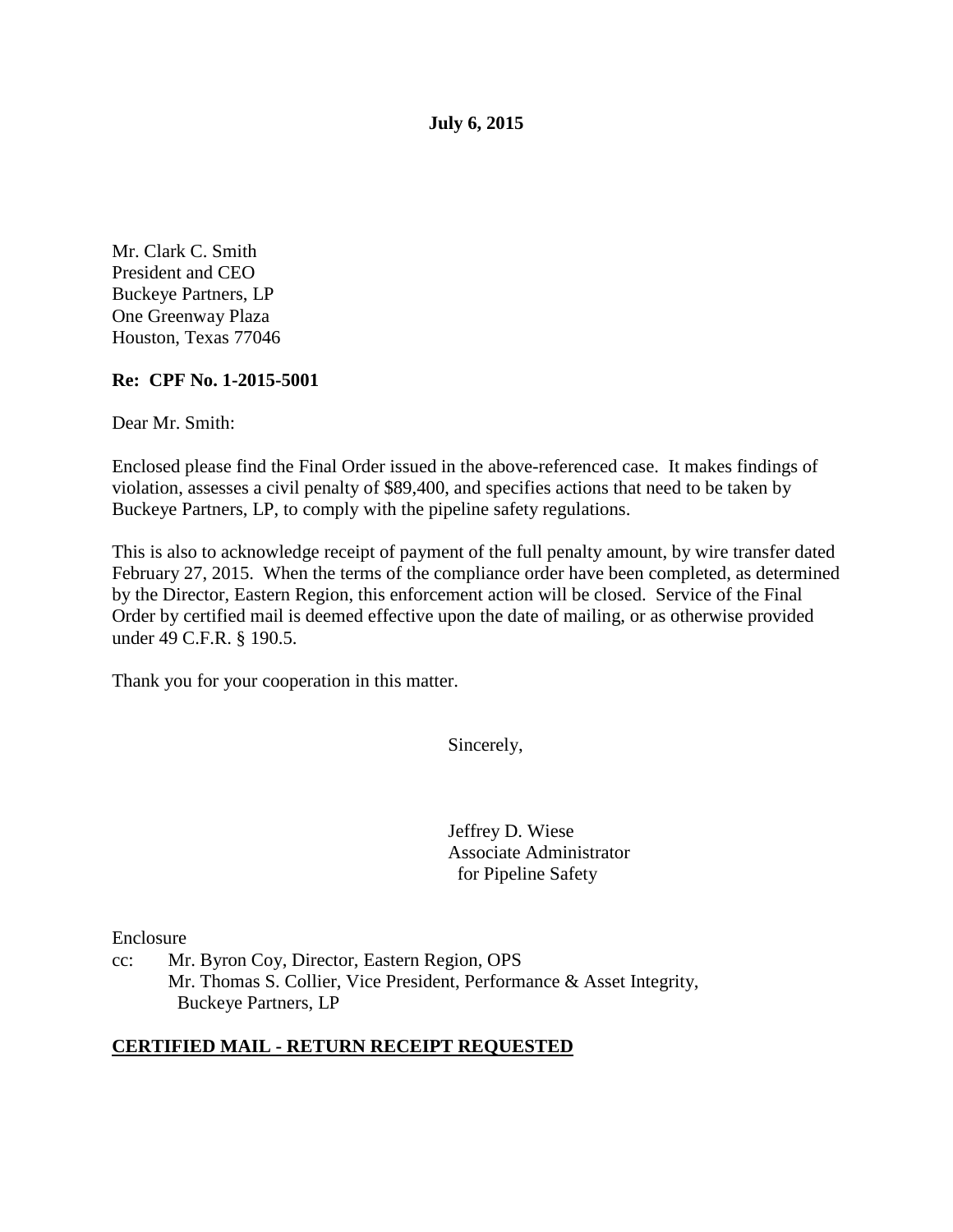### **U.S. DEPARTMENT OF TRANSPORTATION PIPELINE AND HAZARDOUS MATERIALS SAFETY ADMINISTRATION OFFICE OF PIPELINE SAFETY WASHINGTON, D.C. 20590**

 **) In the Matter of )** 

**Buckeye Partners, LP,**  (2015-5001)

**\_\_\_\_\_\_\_\_\_\_\_\_\_\_\_\_\_\_\_\_\_\_\_\_\_\_\_\_\_\_\_\_\_\_\_\_** 

 **)** 

 **)** 

**\_\_\_\_\_\_\_\_\_\_\_\_\_\_\_\_\_\_\_\_\_\_\_\_\_\_\_\_\_\_\_\_\_\_\_ )** 

**Respondent. )** 

 $\overline{a}$ 

## **FINAL ORDER**

Between September 17-27, 2013, pursuant to 49 U.S.C. § 60117, New York State Department of Public Service (NYSDPS) inspectors, acting as agents of the Pipeline and Hazardous Materials Safety Administration (PHMSA), Office of Pipeline Safety (OPS), conducted an on-site pipeline safety inspection of the facilities of Buckeye Partners, LP (Buckeye or Respondent), in Auburn, New York. Respondent owns and operates liquid petroleum-products pipeline systems throughout the United States, with over  $6,000$  miles of pipeline.<sup>1</sup>

As a result of the inspection, the Director, Eastern Region, OPS (Director), issued to Respondent, by letter dated January 26, 2015, a Notice of Probable Violation, Proposed Civil Penalty, and Proposed Compliance Order (Notice). In accordance with 49 C.F.R. § 190.207, the Notice proposed finding that Buckeye had violated 49 C.F.R.  $\S$ § 195.410(a)(1), 195.410(a)(2)(ii), and 195.412(a), and proposed assessing a civil penalty of \$89,400 for the alleged violations. The Notice also proposed ordering Respondent to take certain measures to correct the alleged violations.

Buckeye responded to the Notice by letter dated February 12, 2015 (Response). The company did not contest the allegations of violation, paid the proposed civil penalty of \$89,400 as provided in 49 C.F.R. § 190.227, and indicated its intention to comply with the terms of the Proposed Compliance Order. Payment of the penalty serves to close the case with prejudice to Respondent.

## **FINDINGS OF VIOLATION**

In its Response, Respondent did not contest the allegations in the Notice that it violated 49 C.F.R. Part 195, as follows:

<sup>&</sup>lt;sup>1</sup> Buckeye Partners, LP, website, available at http://www.buckeye.com/BusinessOperations/tabid/56/Default.aspx (last accessed March 16, 2015).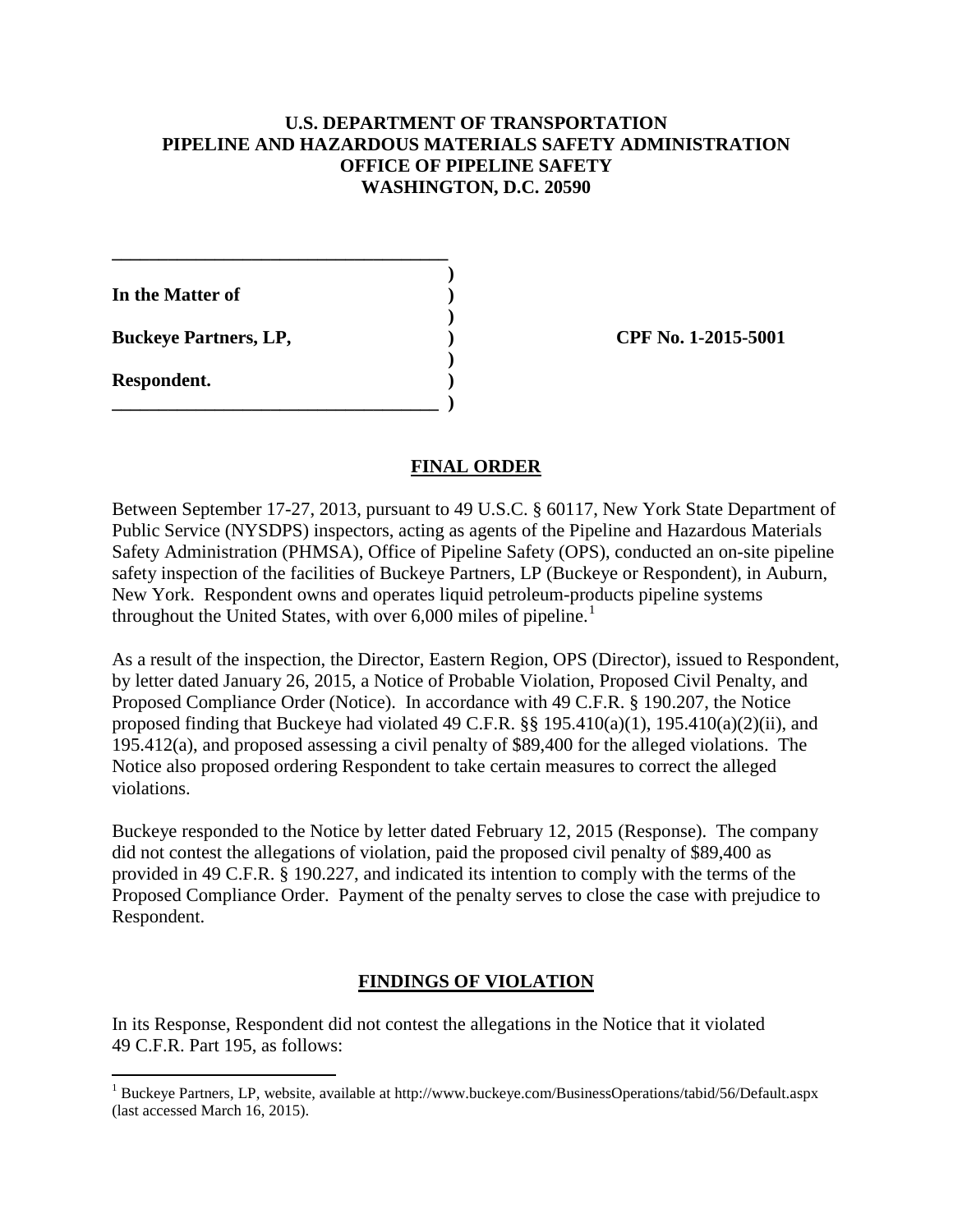**Item 1:** The Notice alleged that Respondent violated 49 C.F.R. § 195.410(a)(1), which states:

#### **§ 195.410 Line markers.**

(a) Except as provided in paragraph (b) of this section, each operator shall place and maintain line markers over each buried pipeline in accordance with the following:

(1) Markers must be located at each public road crossing, at each railroad crossing, and in sufficient number along the remainder of each buried line so that its location is accurately known.

The Notice alleged that Respondent violated 49 C.F.R. § 195.410(a)(1) by failing to properly maintain line markers in sufficient quantity along Buckeye's buried pipeline so that its location is accurately known. Specifically, the Notice alleged that Respondent failed to properly maintain line markers in sufficient quantity along its buried pipeline in two locations within the town of Lenox, New York. The first was along the dead-end portion of Old Indian Opening Road, looking southeast and toward the New York State Thruway. The second was at the end of Old Indian Opening Road, looking back toward the northwest and east. According to the Violation Report, Respondent's personnel allegedly conceded during the NYSDPS inspection that the pipeline could use more line markers and more right-of-way (ROW) clearing.<sup>2</sup>

Respondent did not contest this allegation of violation. Accordingly, based upon a review of all of the evidence, I find that Respondent violated 49 C.F.R. § 195.410(a)(1) by failing to maintain line markers along its buried pipeline in sufficient number so that its location is accurately known.

**Item 2:** The Notice alleged that Respondent violated 49 C.F.R. § 195.410(a)(2)(ii), which states:

#### **§ 195.410 Line markers.**

(a) Except as provided in paragraph (b) of this section, each operator shall place and maintain line markers over each buried pipeline in accordance with the following: . . .

 (2) The marker must state at least the following on a background of sharply contrasting color: ...

(ii) The name of the operator and a telephone number (including area code) where the operator can be reached at all times.

The Notice alleged that Respondent violated 49 C.F.R.  $\S$  195.410(a)(2)(ii) by failing to properly maintain a line marker over its buried pipeline. Specifically, the Notice alleged that Respondent failed to properly affix to its line marker located over the 701 pipeline north of Virgil Creek Road, Cortland County, New York, a telephone number where the company could be reached at all times. The Notice also alleged that the NYSDPS inspector dialed both telephone numbers shown on the line marker and received no answer after several minutes. The Notice further alleged that subsequent investigation revealed that the telephone numbers on the marker were

<sup>&</sup>lt;sup>2</sup> Pipeline Safety Violation Report (Violation Report), (January 26, 2015) (on file with PHMSA), at 9.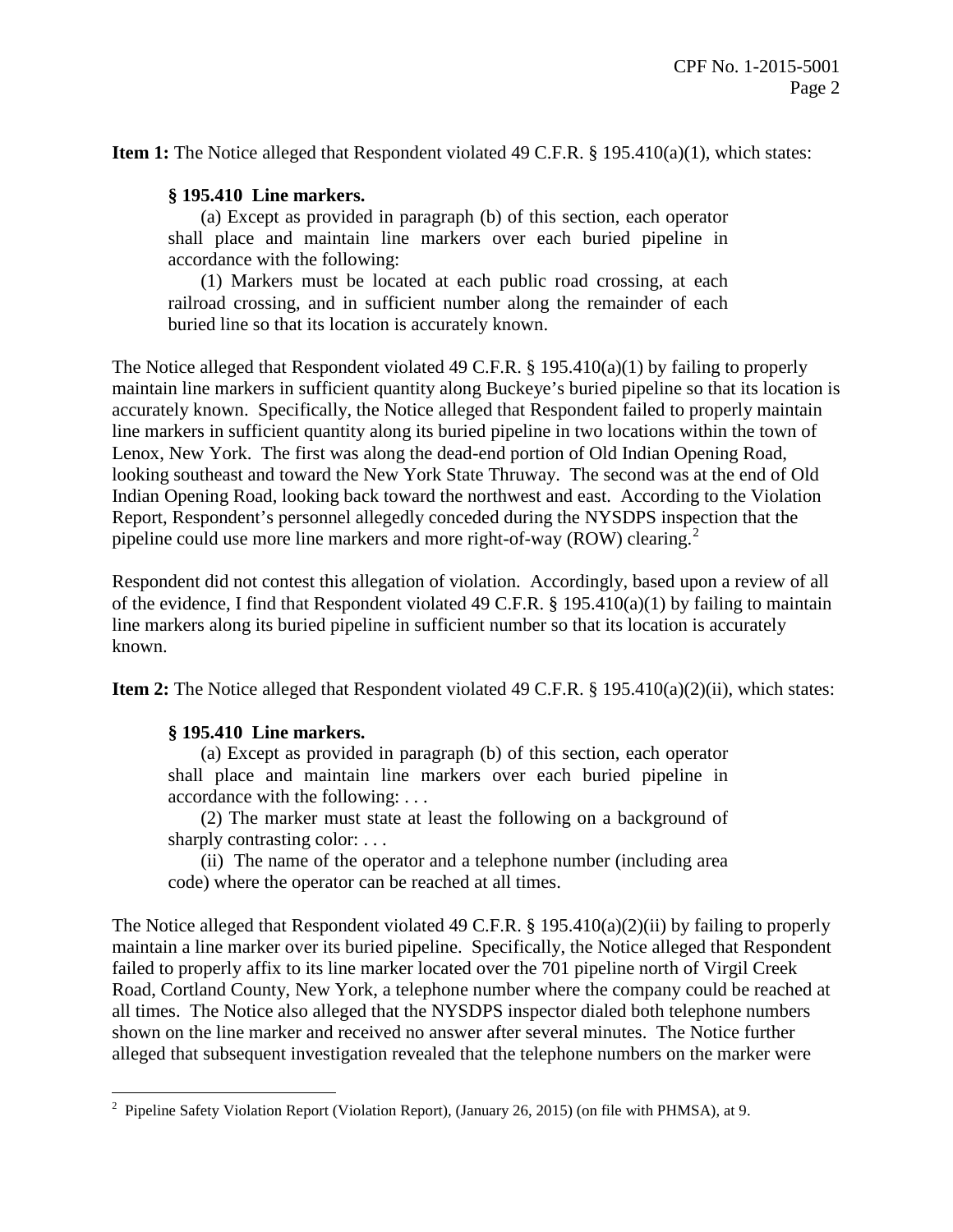out-of-date.

Respondent did not contest this allegation of violation. Accordingly, based upon a review of all of the evidence, I find that Respondent violated 49 C.F.R. § 195.410(a)(2)(ii) by failing to properly maintain a line marker along its buried pipeline by showing on the marker a telephone number at which Buckeye could be contacted at all times.

**Item 3:** The Notice alleged that Respondent violated 49 C.F.R. § 195.412(a), which states:

# **§ 195.412 Inspection of rights-of-way and crossings under navigable waters.**

(a) Each operator shall, at intervals not exceeding 3 weeks, but at least 26 times each calendar year, inspect the surface conditions on or adjacent to each pipeline right-of-way. Methods of inspection include walking, driving, flying or other appropriate means of traversing the right-of-way.

The Notice alleged that Respondent violated 49 C.F.R. § 195.412(a) by failing to adequately inspect the surface conditions on or adjacent to various sections of its pipeline ROW. Specifically, the Notice alleged that Respondent did not adequately inspect surface conditions along its pipeline ROW in sections 802 and 803, as evidenced by what appeared to be uncontrolled vegetation, including low-growing plants, shrubs and tree canopy that had grown to sufficient height to obscure the ROW surface.

According to the Notice, Buckeye personnel told NYSPDS inspectors that aerial surveillance was the method of inspection used by the company to inspection its ROW in this area. As a result, Respondent allegedly failed to maintain and clear the ROW so as to allow for adequate aerial inspection of the surface conditions along the ROW.

Respondent did not contest this allegation of violation. Accordingly, based upon a review of all of the evidence, I find Respondent violated 49 C.F.R. § 195.412(a) by failing to adequately inspect the surface conditions on or adjacent to sections 802 and 803 of the company's pipeline ROW.

These findings of violation will be considered prior offenses in any subsequent enforcement action taken against Respondent.

# **ASSESSMENT OF PENALTY**

Under 49 U.S.C. § 60122, Respondent is subject to an administrative civil penalty not to exceed \$200,000 per violation for each day of the violation, up to a maximum of \$2,000,000 for any related series of violations. In determining the amount of a civil penalty under 49 U.S.C. § 60122 and 49 C.F.R. § 190.225, I must consider the following criteria: the nature, circumstances, and gravity of the violation, including adverse impact on the environment; the degree of Respondent's culpability; the history of Respondent's prior offenses; and any effect that the penalty may have on its ability to continue doing business; and the good faith of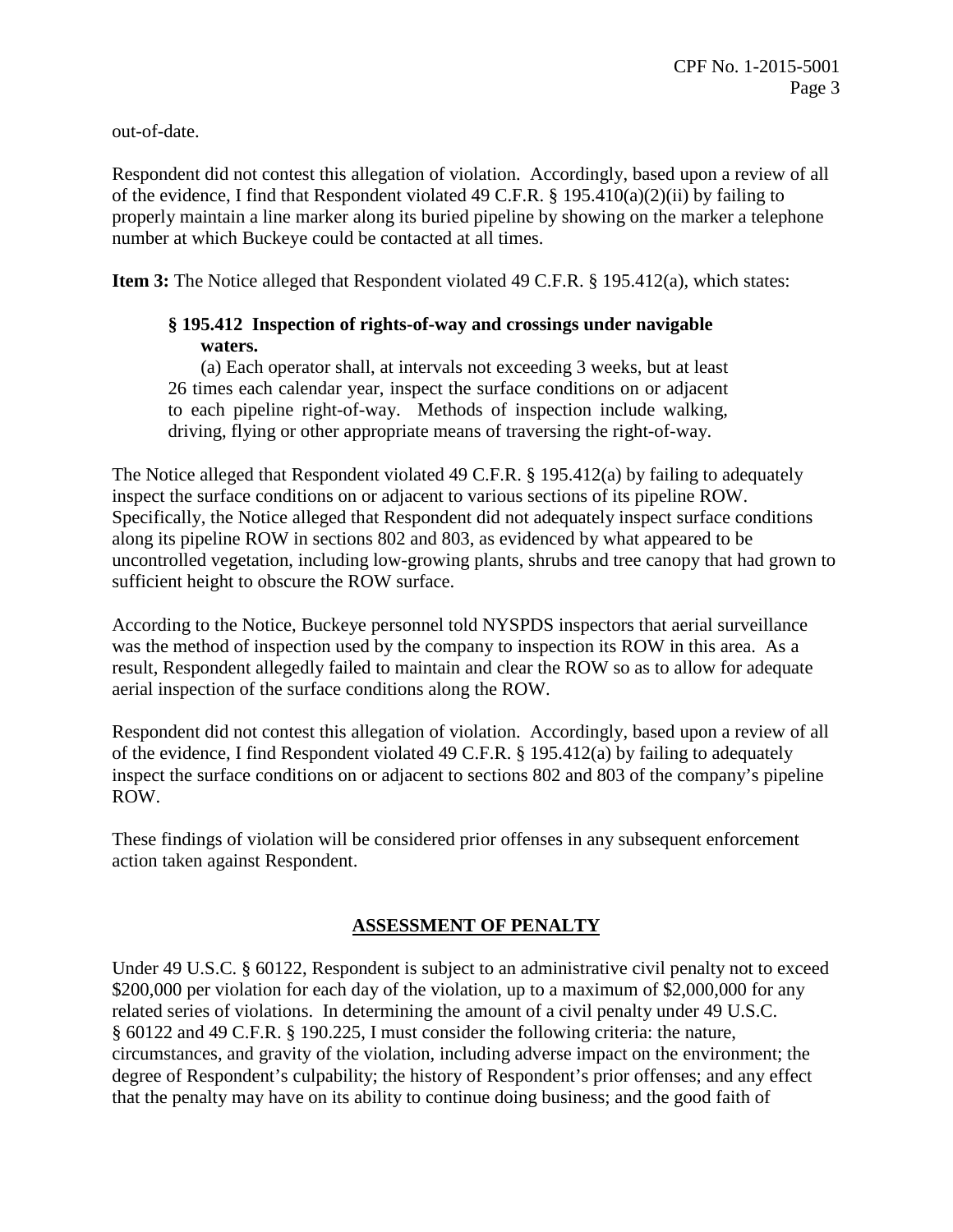Respondent in attempting to comply with the pipeline safety regulations. In addition, I may consider the economic benefit gained from the violation without any reduction because of subsequent damages, and such other matters as justice may require. The Notice proposed a total civil penalty of \$89,400 for the violations cited above in Item 2 and Item 3, both of which were cited as repeat violations.

**Item 2:** The Notice proposed a civil penalty of \$44,600 for Respondent's violation of 49 C.F.R.  $§$  195.410(a)(2)(ii), for failing to properly maintain a line marker over its buried pipeline. Respondent paid the proposed penalty in full, which serves to close the case with prejudice. Accordingly, having reviewed the record and considered the assessment criteria, I assess Respondent a civil penalty of \$44,600 for violation of 49 C.F.R. § 195.410(a)(2)(ii).

**Item 3:** The Notice proposed a civil penalty of \$44,800 for Respondent's violation of 49 C.F.R. § 195.412(a), for failing to adequately inspect the surface conditions on or adjacent to its pipeline ROW. Respondent paid the proposed penalty in full, which serves to close the case with prejudice. Accordingly, having reviewed the record and considered the assessment criteria, I assess Respondent a civil penalty of \$44,800 for violation of 49 C.F.R. § 195.412(a).

In summary, having reviewed the record and considered the assessment criteria for each of the Items cited above, I assess Respondent a total civil penalty of **\$89,400**, which amount has been paid in full.

# **COMPLIANCE ORDER**

The Notice proposed a compliance order with respect to Items 1 and 3 in the Notice for violations of 49 C.F.R.  $\S$ § 195.410(a)(1) and 195.412(a), respectively. Under 49 U.S.C. § 60118(a), each person who engages in the transportation of hazardous liquid by pipeline or who owns or operates a pipeline facility is required to comply with the applicable safety standards established under chapter 601. Pursuant to the authority of 49 U.S.C. § 60118(b) and 49 C.F.R. § 190.217, Respondent is ordered to take the following actions to ensure compliance with the pipeline safety regulations applicable to its operations:

- 1. With respect to the violation of § 195.410(a)(1) (**Item 1**), Respondent must reexamine and ensure the accurate location of the buried pipeline at the road crossing and along the right-of-way (ROW) on Old Indian Opening Road between the end of the dead-end road looking southeast and towards the New York State Thruway, and at the end of Old Indian Opening Road looking back to the northwest and back towards the east. Once the pipeline is located, Respondent must install line markers so that the location of the buried pipeline is accurately known.
- 2. With respect to the violation of § 195.412(a) (**Item 3**), Respondent must implement one or more appropriate methods that will allow for adequate inspection of the pipeline ROW along sections 802 and 803 of its pipeline.